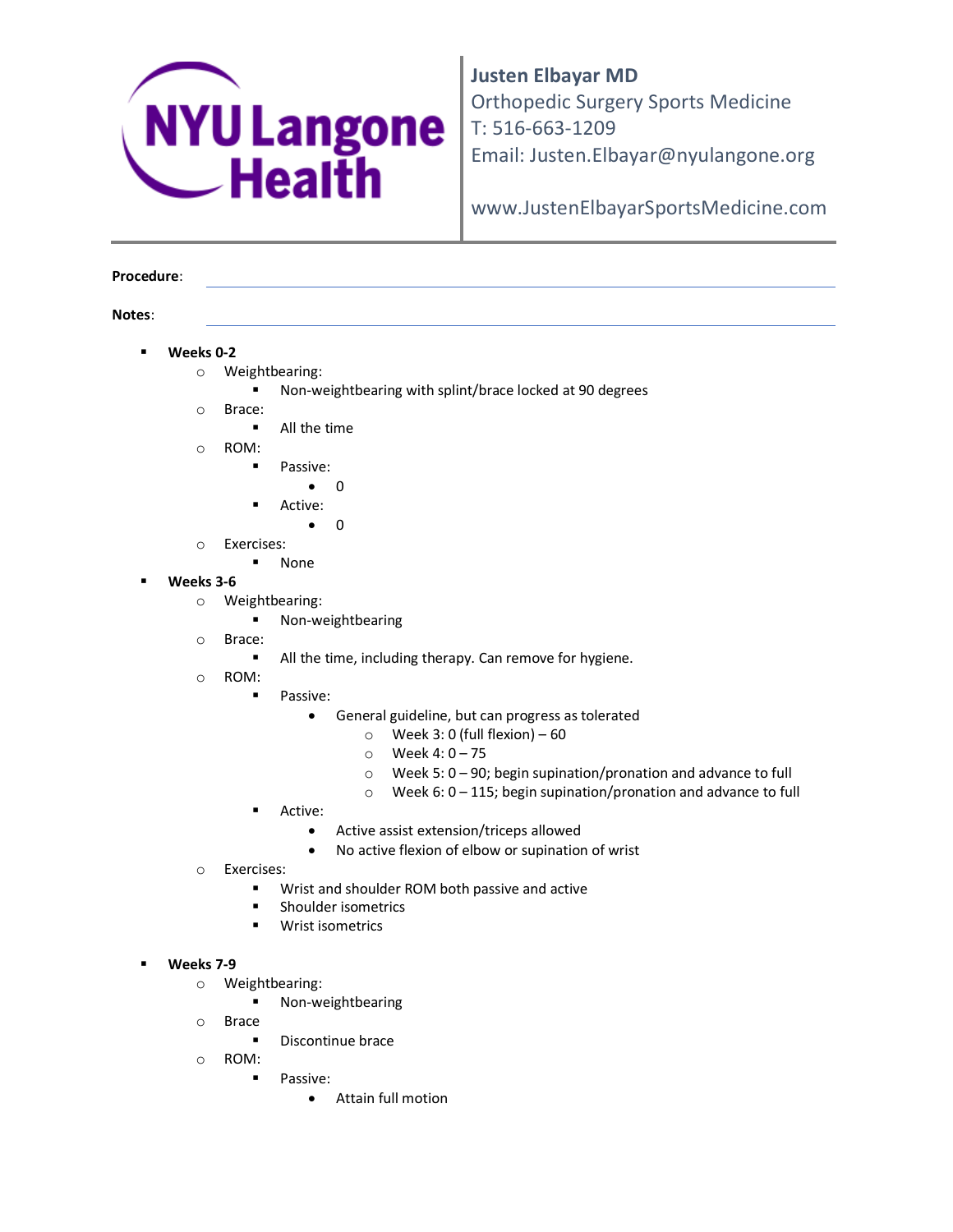

**Justen Elbayar MD**  Orthopedic Surgery Sports Medicine T: 516-663-1209 Email: Justen.Elbayar@nyulangone.org

www.JustenElbayarSportsMedicine.com

- Active:
	- Active extension
	- Active assist of flexion, no supination
- o Exercises:
	- **EXECONTINUM** Continue rotator cuff and periscapular strengthening
	- Gentle biceps flexion without resistance
- **Weeks 10-12**
	- o Weightbearing:
		- **Non-weightbearing**
	- o Brace
		- **Discontinue brace**
	- o ROM:
		- **Passive:** 
			- Attain full motion
		- Active:
			- Active extension
			- Active flexion, active assist supination
	- o Exercises:
		- **EXECONTINUM** Continue rotator cuff and periscapular strengthening
		- Begin gentle extension strengthening against resistance
		- Gentle biceps flexion and supination without resistance

## **Weeks 12-16**

- o Weightbearing:
	- Allow for gentle weightbearing (cup of coffee, bottle of water, etc.)
- o ROM:
	- **Passive:** 
		- Full
		- Active:
			- Full
- o Exercises:
	- Continue shoulder/periscapular stabilization and strengthening
	- **EXECONTINUE EXTENSION STEEN STATE**
	- **Gentle resistance strengthening of flexion**
- **4 mo – 6 mo** 
	- o Weightbearing:
		- Continue to progress WB as tolerated (as long as there is no pain)
	- o ROM:
- Full active and passive
- o Exercises:
	- **EXECONTIFY CONTINUE GENET** Continue gentle elbow and wrist strengthening
- **> 6 mos**
	- o Return to full activity